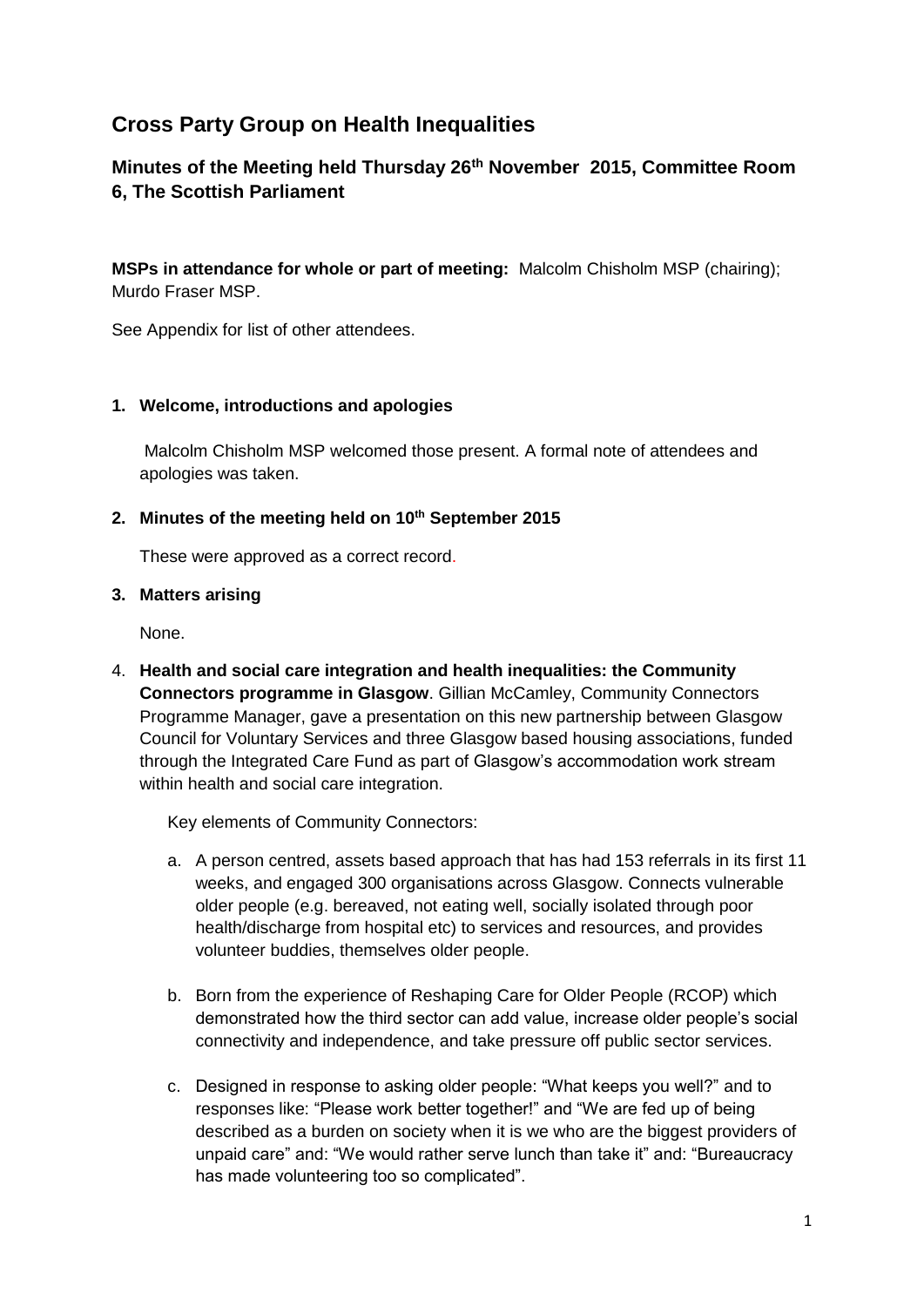- 5. Discussion following Gillian's presentation covered topics that included:
	- a. Asset mapping using data built up during RCOP as starting point
	- b. Evaluation squaring the circle between measuring hard data and assessing the impact of the person centred approach
	- c. Barriers to volunteering faced by people with poor mental health
	- d. Upstream potential the programme's intelligence/data gathered should inform and make for better decision making by the integration authority
	- e. Barriers to accessing community assets/resources if there are long waiting lists and/or transport difficulties for people getting to them
	- f. Gaps that no-one takes responsibility for filling: e.g the blind man unable to attend hospital appointments because there was no-one to help him get there
	- g. Other useful models: House of Care; Link Workers (The Alliance) with Deep End GPs
	- h. Information sharing issues across agencies even within the same partnership is challenging but must be addressed
	- i. Integration agenda is slowly opening up opportunities for third sector and housing associations to gain recognition, be seen as partners with NHS/local authority, and provide vital evidence of what works - BUT sweeping funding cuts are undermining and removing voluntary/community assets.
	- j. Smaller, neighbourhood based services provided by third sector are very poorly understood/appreciated by NHS – health prefers services to be city wide and commissions on that basis.
	- k. More work needed to strengthen engagement and understanding between NHS and third/housing sectors, e.g. through programmes like VHS's Learning to Lead in Health.
- 6. **How health and social care integration can help reduce health inequalities.** Cath Denholm, Director of Strategy, NHS Health Scotland outlined the role of NHS Health Scotland as the special health board focused on promoting the evidence base on the causes (not just the outcomes) of health inequalities:
	- a. Fundamental causes lie in global, political and societal decisions and concern human rights.
	- b. Interventions focused on information campaigns to ask people to change their behaviours are least effective.
	- c. For change to happen, we need: appropriate fiscal policies and structural changes; consciously advocating and planning for health equity; targeting and intensive interventions for those whose needs are greatest.
	- d. By taking a human rights approach, health and social care integration could help assure people's right to safety, dignity, participation, information and empowerment.
- 7. Questions and discussion following Cath's presentation included:
	- a. The 'stigmatising public discourse on strivers versus skivers'
	- b. The extent to which addressing the fundamental causes of inequalities is in the remit/power of health and social care integration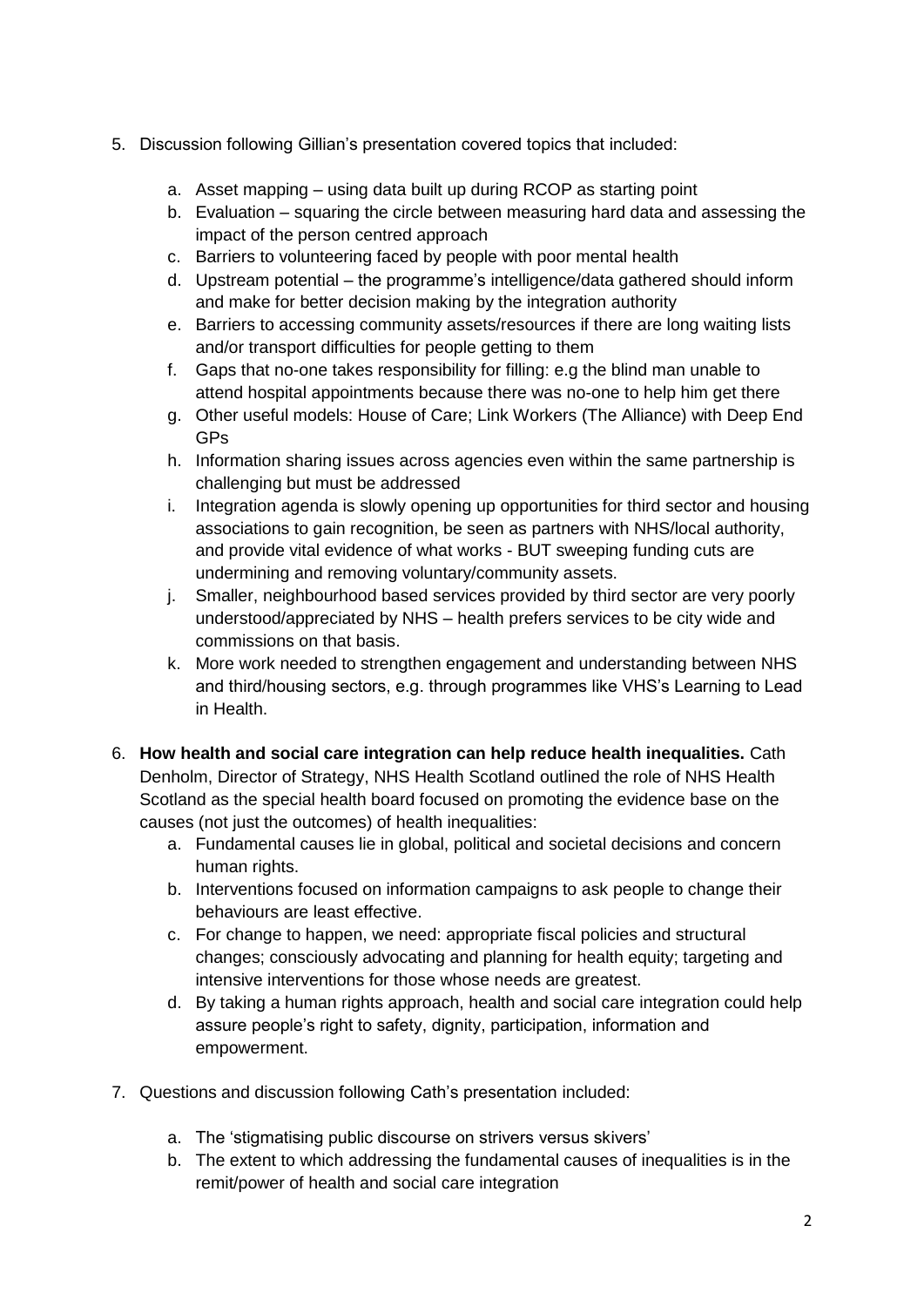- c. The usefulness of the Fairer Scotland and Healthier Scotland debates in raising awareness.
- 8. **Locality of interest: integration, homelessness and exclusion**. Robby Steel, Consultant Liaison Psychiatrist at Edinburgh's Royal Infirmary [ie. general hospital] presented how NHS Lothian set out to reduce pressure on hospitals and provide a more person centred response to people who present repeatedly whilst in crisis and mental distress, pro-actively supporting them to self-manage more effectively.
- 9. Lothian High Demand service identified the 2,000 people who put most demand on its hospitals and set out to understand who they were and what their needs were. Robby described the 'Penrose population": predominantly homeless people, often with overlapping issues concerning addictions, low level crime and police involvement. This marginalised population is the embodiment of health inequalities, having 'spectacularly poor health outcomes by any measure: mental, physical, dental and sexual'. They are high users of all services (NHS, social care, housing, prison, third sector) so the issue is not a lack of resources, because services expend high levels of resource on them. The problem is expecting them to fit into pre-determined services.
- 10. The Patient Anticipatory Care Team (PACT) is designed to address these issues. What works:
	- a. Being pro-active about going to see these people don't expect them to make or keep appointments.
	- b. Changing NHS culture, behaviours and responses to be more person centred is not possible whilst rigid targets are in place.
	- c. Recognising that inequalities are sustained by people's lack of a voice/power
	- d. Recognising that homeless people embody health inequalities and should be at the core not the margins of what health and social care integration needs to delivery - so make homeless people a locality of interest
	- e. Making room for other agencies, including third sector and police, to be engaged/involved in helping.

### **11. Any other business**

Noted that Audit Scotland's first audit report on health and social care integration will be published 3rd December.

#### **12. Next meeting**

Thursday  $25<sup>th</sup>$  February 2016, 12.30 pm, The Livingstone Room T4.60-CR6 at the Scottish Parliament. Theme: spotlight on research. Speaker(s) to be confirmed.

Appendix1: Attendees on the 26<sup>th</sup> November 2015